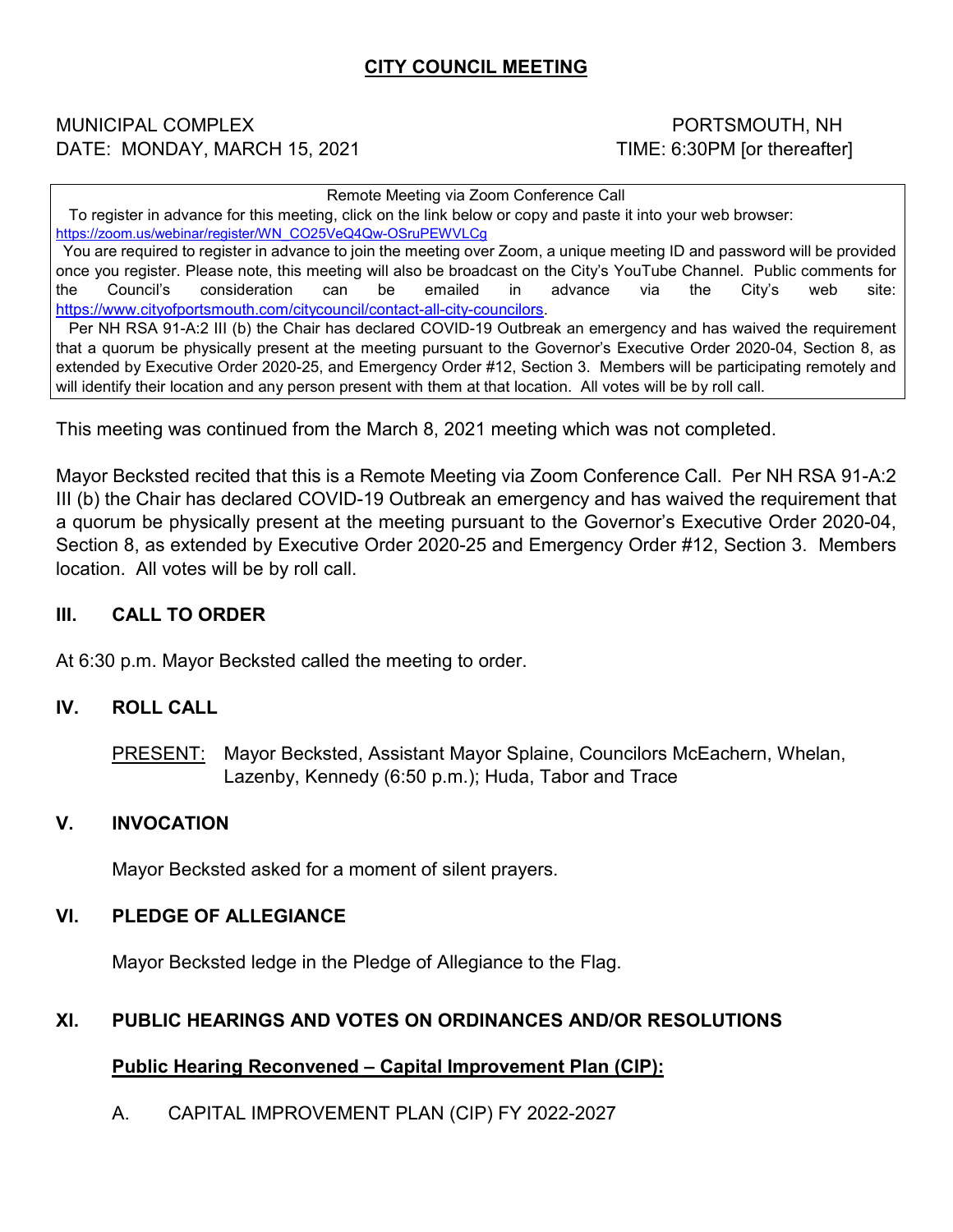Councilor Huda spoke regarding what capital is in accordance with the CAFR. She asked about the placement of some items in the CIP and spoke to various projects. Discussion centered on improvements that are necessary in City Hall.

Councilor Tabor spoke regarding funding for a new police station. Public Works Director Rice said \$2.8 million is for the final design and a site needs to be selected first. Police Chief Newport spoke to the space needs design that was done which would plan for the future needs of the department. He said a study is being conducted on sites available, and once identified a number could be put in its place. He stated the number this year is for identification purposes for future years. Councilor Kennedy said she finds the figure to be quite high for a study. Chief Newport stated it is for a design.

Councilor Huda asked what is the realistic time frame for getting the project completed. Public Works Director Rice said design, purchase of land, and construction could take three years. He also indicated that the cost of the project at this point is conservative.

Police Chief Newport said we have requests for \$42 million and the City Council needs to have a serious discussion on what they're planning to do for the future. He spoke to current upgrades needed to the building which is estimated to be \$400,000.00. He said they need a new facility currently but are at a minimum of three years out to move to another facility. Councilor Kennedy said we need to look at what point does the City Council have a public conversation on a new facility and also what the public would like to see for a safety hub.

Discussion followed on the cost relating to the Pease Wastewater Facility. Public Works Director Rice said upgrades are needed to address the needs of the facility. Councilor Whelan asked if Lonza will help pay the \$12 million for the upgrades needed. City Engineer Desmarais said that is a separate discussion. Councilor Trace asked City Engineer Desmarais if we need to increase the size of the facility due to Lonza. City Engineer Desmarais said yes, and that we are looking long term for the facility.

Councilor Trace asked about the Mechanic Street pump station. City Engineer Desmarais said the goal was to upgrade the station at a total of \$10 million but the costs are more like \$15 million. He further stated we are trying to extend the life span of the building for another 10 years.

Councilor Huda asked about Hanover parking improvements. Public Works Director Rice said funds need to be authorized to bid the entire project and award the contract. Mayor Becksted said he would not like to see construction begin until after Columbus Day.

Discussion followed regarding funding for the McIntyre. Councilor Lazenby spoke regarding redevelopment costs for the McIntyre but there are no costs or place holder for those and asked why they are not in the CIP. Councilor Whelan said we are under threat of litigation and we do not know what that number is but placing a number in there is not a productive exercise for the City or project.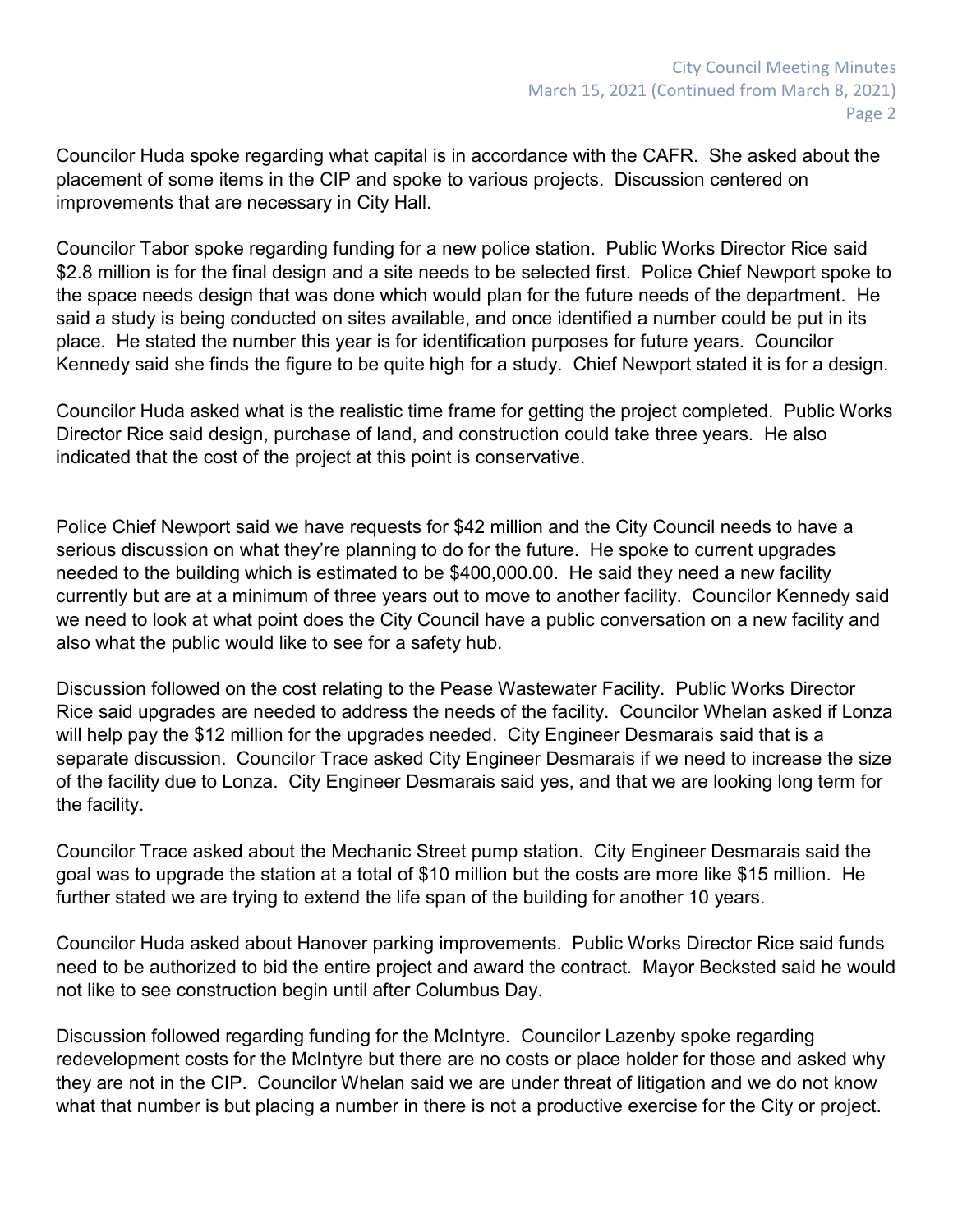Councilor Kennedy said she would like to remove the funding for the way finding system. She also asked for a list of where we are in sidewalk improvements. She stated she would like a timeline for when sidewalks would be repaired which would show that everyone is getting the same attention paid to their neighborhoods.

Councilor Trace advised Public Works Director Rice that she would make a motion to bring the Islington Street Improvement for Phase II forward.

Councilor Kennedy asked for the City Council to send the list of projects by title they would like to move out of the plan. Councilor McEachern asked that the list be shared with the City Council as a file to read through and make any changes that are necessary.

Mayor Becksted read the legal notice, declared the public hearing open and called for speakers.

Mark Brighton said never has he seen a Capital Improvement Plan reviewed like this. He thanked Councilors Huda and Kennedy for bringing the funding request down and that this process has been transparent.

Erik Anderson also thanked Councilors Huda and Kennedy for breaking down the CIP and working on the best policy for planning for the City. He said there are some issues he sees with a great portion of the CIP having projects that would require bonding. He stated he would like to see a policy and procedure created for the oversight of bonding.

Andrew Bagley said he would like to see the Islington Street project funding move forward into FY22. He asked that the list of projects be publicized on the website. He also indicated he would like a place holder put into the CIP for the McIntyre project.

Craig Welch, Portsmouth Housing Authority Executive Director, said the staff is outstanding and the presentation was impressive. He said the City is very lucky to have this staff. He addressed the Court Street project for a pedestrian park improvements that are needed.

Robin Husslage said she would like the Islington Street project moved up for funding in FY22.

## **Councilor Kennedy moved to continue the public hearing to Monday, March 22, 2021. Seconded by Councilor Huda.**

## **On a unanimous roll call vote 9-0, motion passed.**

## **Councilor Kennedy moved to suspend the rules to take up Item XIII. B.1. – Upgrade the Greenleaf Skateboard Park. Seconded by Assistant Mayor Splaine.**

Councilor Kennedy said we need suggestions from the Recreation Board a location for a skateboard park and what it should look like. She asked that this be brought before the Recreation Board before the April 5, 2021 meeting.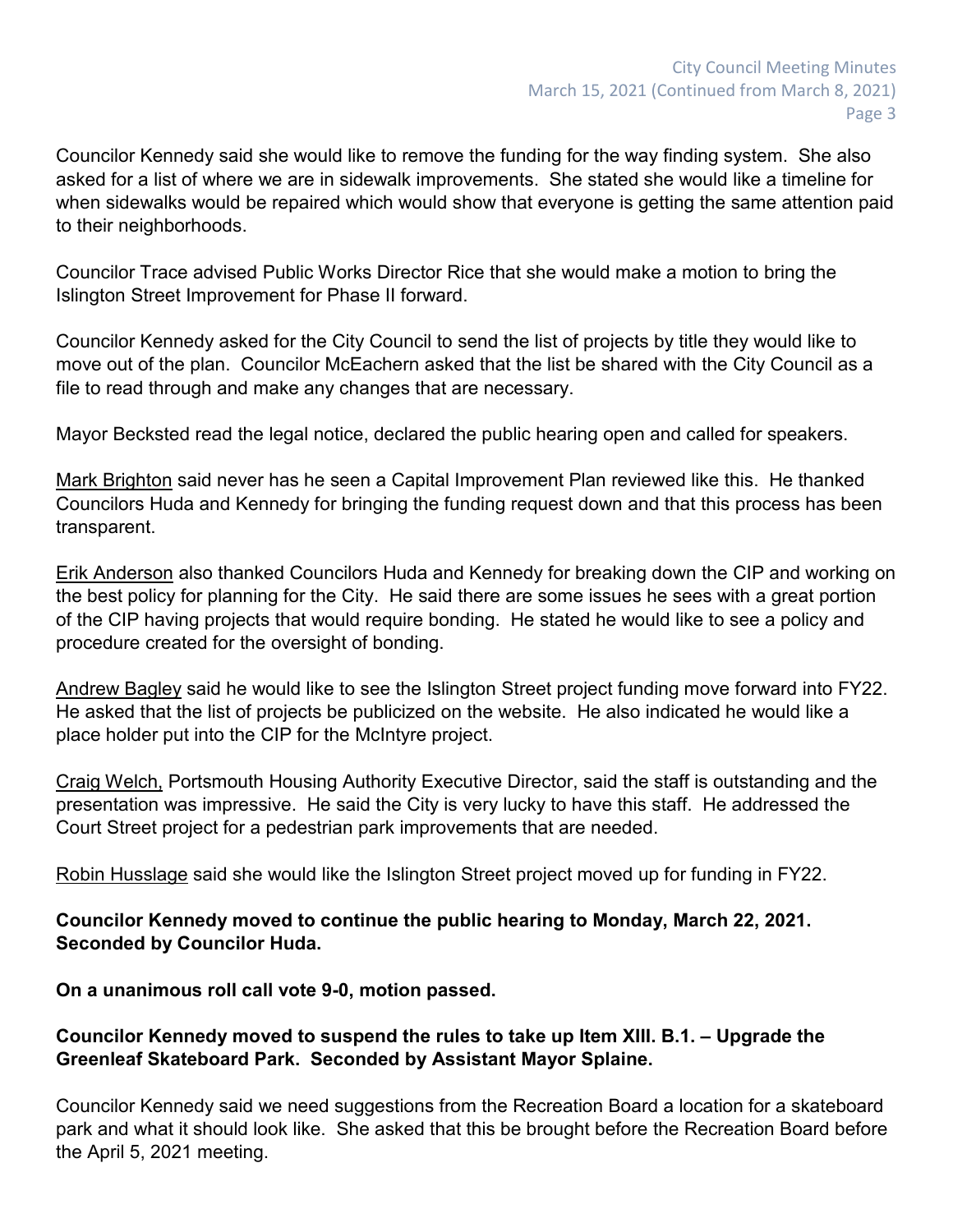Councilor McEachern said the Recreation Board could have a report back to the City Council by the April 5, 2021 meeting.

## **On a unanimous roll call vote 9-0, motion passed.**

B. Third and Final Reading of Ordinance amending Chapter 1, Article III, Section 1.310 – Zoning Board of Adjustment and Article IV, Section 1.404 – Historic District Commission

**Councilor Kennedy moved to pass third and final reading. Seconded by Councilor Huda.**

**On a roll call vote 8-1, motion passed. Assistant Mayor Splaine, Councilors McEachern, Whelan, Kennedy, Huda, Tabor, Trace and Mayor Becksted voted in favor. Councilor Lazenby voted opposed.**

## **XII. MAYOR BECKSTED**

1. Appointment of Renee Giffroy to the Arts & Non-Profit Blue Ribbon Committee

Mayor Becksted announced the appointment of Renee Giffroy to the Arts & Non-Profit Blue Ribbon **Committee** 

5. Adoption of City Council Principles for Legislative Positions

Mayor Becksted said these are principle guidelines that he is asking for approval by the City Council.

# **Councilor McEachern moved to adopt the Principles for Legislative Positions. Seconded by Assistant Mayor Splaine.**

**On a unanimous roll call vote 9-0, motion passed.**

# **XIII. CITY COUNCIL MEMBERS**

# **A. COUNCILOR McEACHERN**

1. Identification of City owned lands that could serve as spots for affordable housing

## **Councilor McEachern moved to request the City Manager report back on potential sites for affordable housing while consulting with relevant stakeholders such as Portsmouth Housing Authority at the City Manager's discretion. Seconded by Assistant Mayor Splaine.**

Councilor McEachern spoke regarding the 600 wait list for affordable housing in the City. He said he would like suitable locations identified with a report back by the City Manager.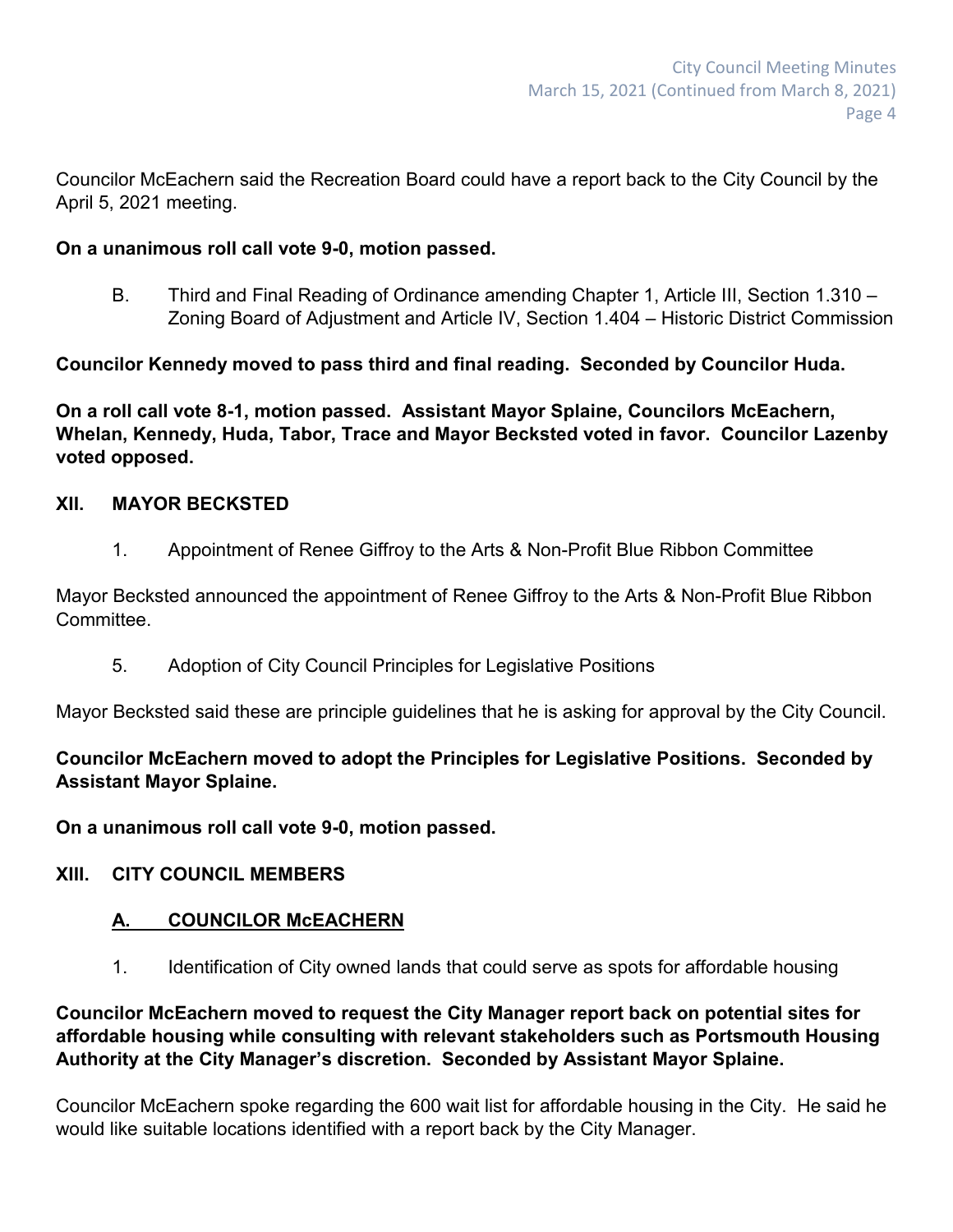Assistant Mayor Splaine said he supports the motion and the need for affordable housing. He said he could see the former State Street Saloon property on State Street being micro-housing. He said we need to look at this issue of affordable housing with the Housing Authority.

Councilor Kennedy asked what affordable housing is defined as. Councilor McEachern said it is 60% of median income but we maybe need more discussion on this matter.

Councilor McEachern removed the word "affordable" from his motion. Assistant Mayor Splaine agreed as the second to the motion.

**On a unanimous roll call vote 9-0, motion passed as follows: moved to request the City Manager report back on potential sites for housing while consulting with relevant stakeholders such as Portsmouth Housing Authority at the City Manager's discretion.**

2. Pickleball Courts

**Councilor McEachern moved to request the City Manager work with City staff to convert two tennis courts at South Playground to Pickle ball Courts. Seconded by Assistant Mayor Splaine.**

Councilor McEachern said there is a need for pickle ball courts. He stated he has spoken with the tennis coaches and would like the City Manager to work with both coaches to create pickle ball courts.

Councilor Kennedy said she understand the need for pickle ball courts but would like to see Councilor McEachern have this conversation with everyone before bringing the motion forward. She said we need to speak with individuals before voting on this motion.

Assistant Mayor Splaine asked City Manager Conard how she would go about this and what she thinks of the motion and moving this matter forward. City Manager Conard she appreciates this matter being forward and she would work with the Recreation Board to bring the matter back with a recommendation. She stated that a comprehensive decision would need to be made on the endeavor to do this as soon as possible.

Councilor Huda asked how to structure this to have the public views heard regarding this matter.

Councilor McEachern said this was brought to the Recreation Board many months ago and he brought this matter forward at the last City Council meeting. He addressed his conversation with the tennis coaches on this matter and how it would impact the ability to hold tennis tournaments because they would need 6 courts. He said he would like to solve the issue holistically before summer.

Councilor Whelan said he will support Councilor McEachern motion to have the City Manager and the new Recreation Director to solve the matter and report back.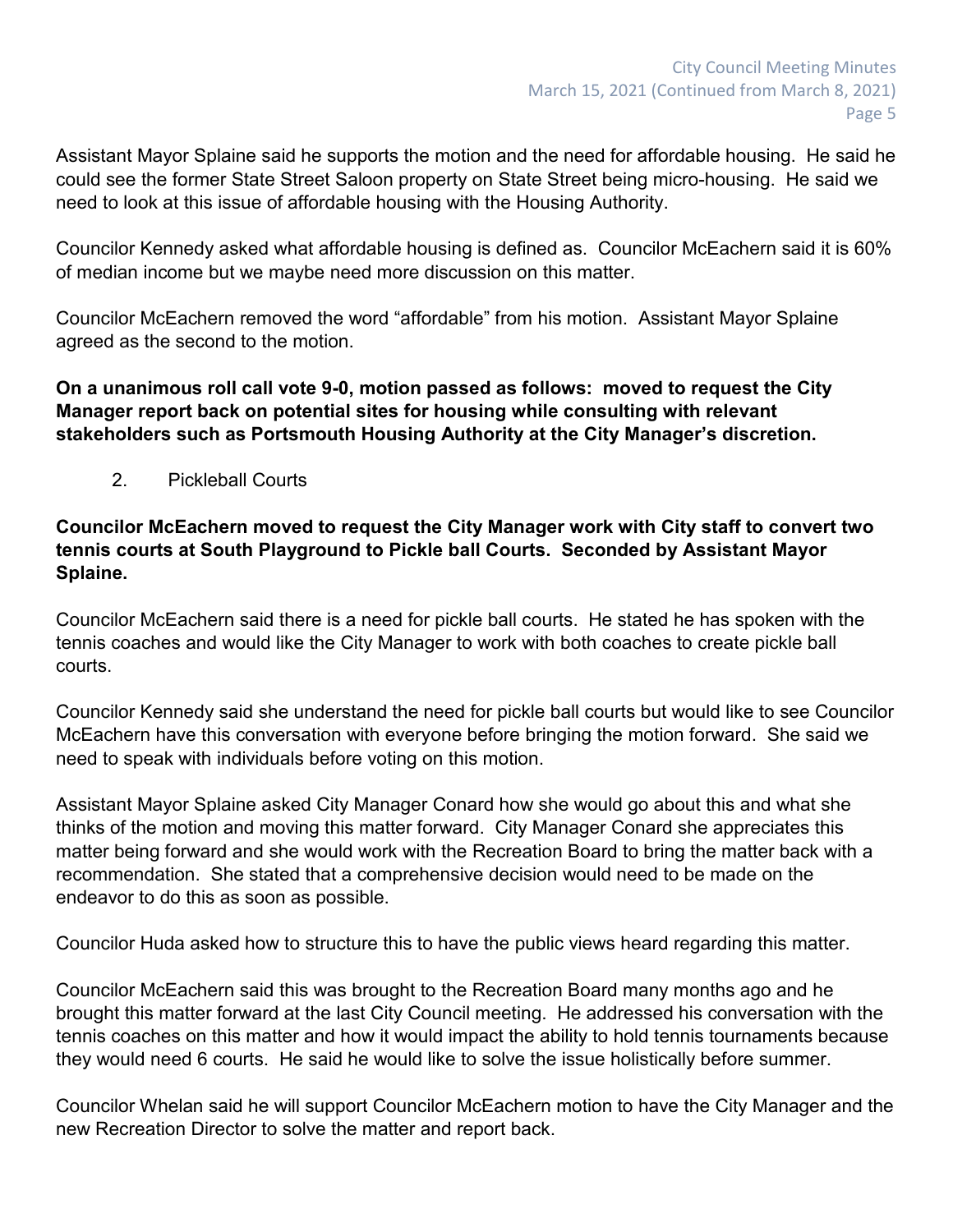Councilor Tabor asked do we need to have both tennis and pickle ball courts. He said the need is 6 courts for a tournament and staff will study how to make the Portsmouth High School a place for tournaments.

Councilor Lazenby said he would like to know the impact before acting on this issue.

Mayor Becksted said he would support the motion but have the tennis courts open for tennis players only. He said the combination of Recreation Board and School Department and he advised the Council that the Recreation Board has the number one priority after the School.

Councilor Kennedy said until we get high school courts she is concerned that we will need the courts. She said we need to consider how we get through the tennis season coming up.

On a unanimous roll call vote 9-0, motion passed.

3. RFP for Public / Private Sports Complex\

Councilor McEachern moved to request the City Manager define an RFP process for Public / Private Sports Complex. Seconded by Assistant Mayor Splaine.

Councilor McEachern said the RFP in his thoughts have to define a public process. He said we just created an athletic field how are we going to make the area into a field. He said an RFP is only as good as defining what we want in an RFP process. He said this is not committing to moving forward on this and an RFP would be non-binding.

Councilor Tabor said we need to consider what the playing surface we want and how many hours do we need for our residents and how does this work with our current facilities.

Councilor Kennedy said the public needs to know when that would have input on this matter. She said the public is confused and maybe we have a public Portsmouth Listens on a sports arena. She said public input is necessary before money is spent.

Councilor McEachern said as part of the report back from the City Manager a date could be defined on how we start the public process. He said we are not signing an agreement with a firm and the public will be very much informed and part of the process.

Councilor Trace said she understands where Councilor McEachern is coming firm and there would be tremendous amount of use all year long. She said this has been going fast and would like to see financials on what it will cost. She said she would like to see Edge's financials as well.

Councilor McEachern said he hears the concerns and when we issue a RFP there would be due diligence around this issue.

Councilor Huda said she supported bring a facility in here but she feels we need to hear from the public before an RFP goes out.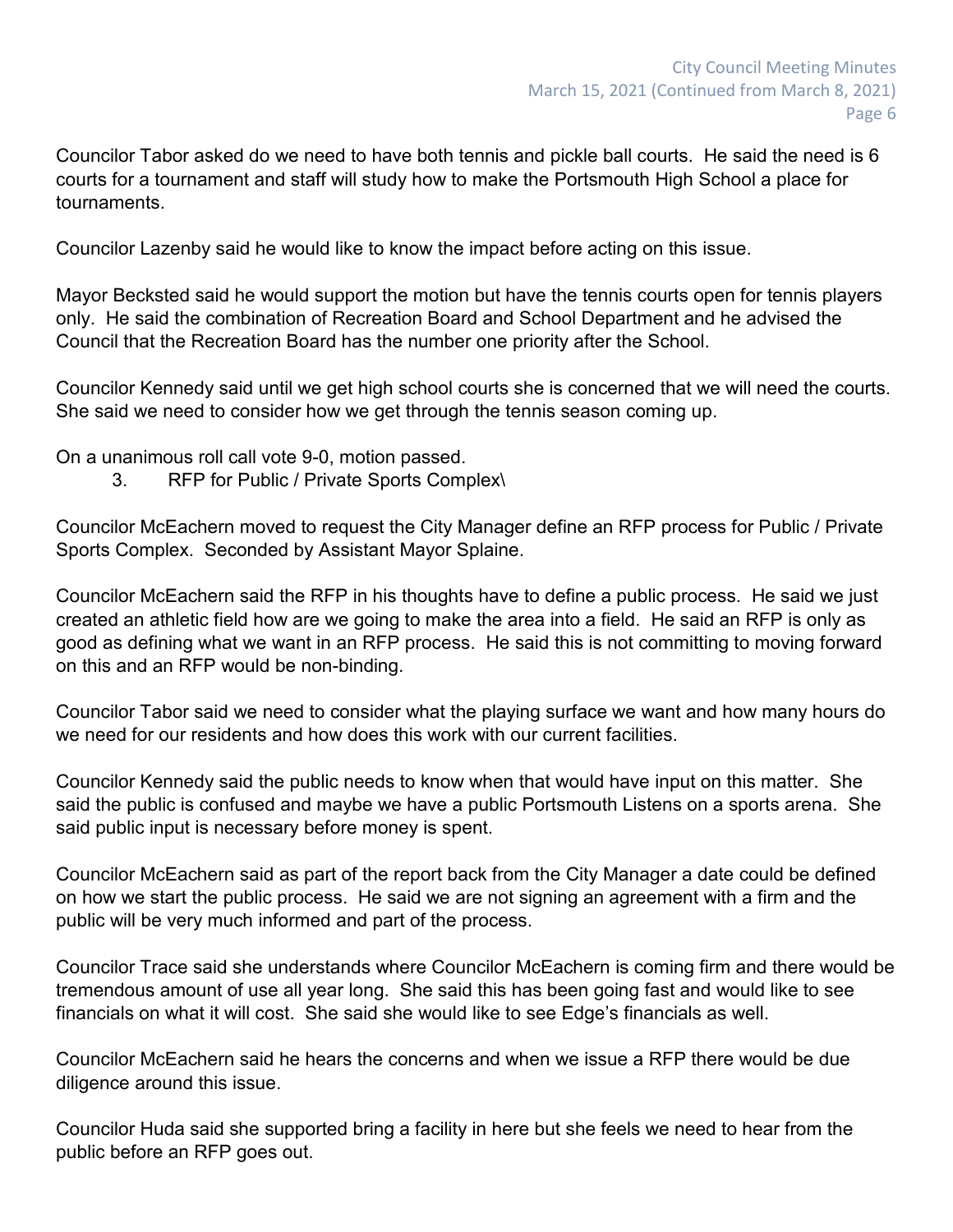City Manager Conard said we will give staff the direction to define the RFP. She said the Recreation Director will provide input from public and we need to understand the needs of the public before putting an RFP together.

Assistant Mayor Splaine said a skateboard park was proposed in past years. He said people want to have a sport arena and will benefit from this vote this evening.

On a unanimous roll call vote 9-0, motion passed.

At 9:32 p.m., Mayor Becksted declared a brief recess. A 9:45 p.m., Mayor Becksted called the meeting back to order.

## **B. COUNCILOR KENNEDY**

2. Demolition Committee

**Councilor Kennedy moved a report back from the Planning Board, Historic District Commission, and Demolition Committee on how to improve the Demolition Committee. This will include but not be limited to deterrents for the demolition of Portsmouth buildings, fines for misconduct, and public comments at meetings. The expectation would be a report back at the first meeting in May. Seconded by Assistant Mayor Splaine.**

Councilor Kennedy said she encouraged the City Council to view the Demolition Committee meeting recently held.

Assistant Mayor Splaine worked with City Attorney Sullivan on creating the Demolition Ordinance. He said the ordinance is a work in progress. He further stated if we can't get a report back by April 5, 2021 we are making the discussion take place currently.

City Manager Conard said most March meetings and April meetings have been noticed. She said if not the April 19, 2021 City Council meeting the first meeting in May.

Councilor Kennedy agreed to the first meeting in May.

Councilor McEachern said we can't take away homes or large property rights. Councilor Lazenby said he supports the motion but rather than incentive the preservation of historical buildings, he encourages preservation.

Councilor Kennedy said she would support adding incentives for preservation of historical buildings. Assistant Mayor Splaine accepted as the second to the motion.

Mayor Becksted said we are trying to strengthen the process and this is the right time to do it.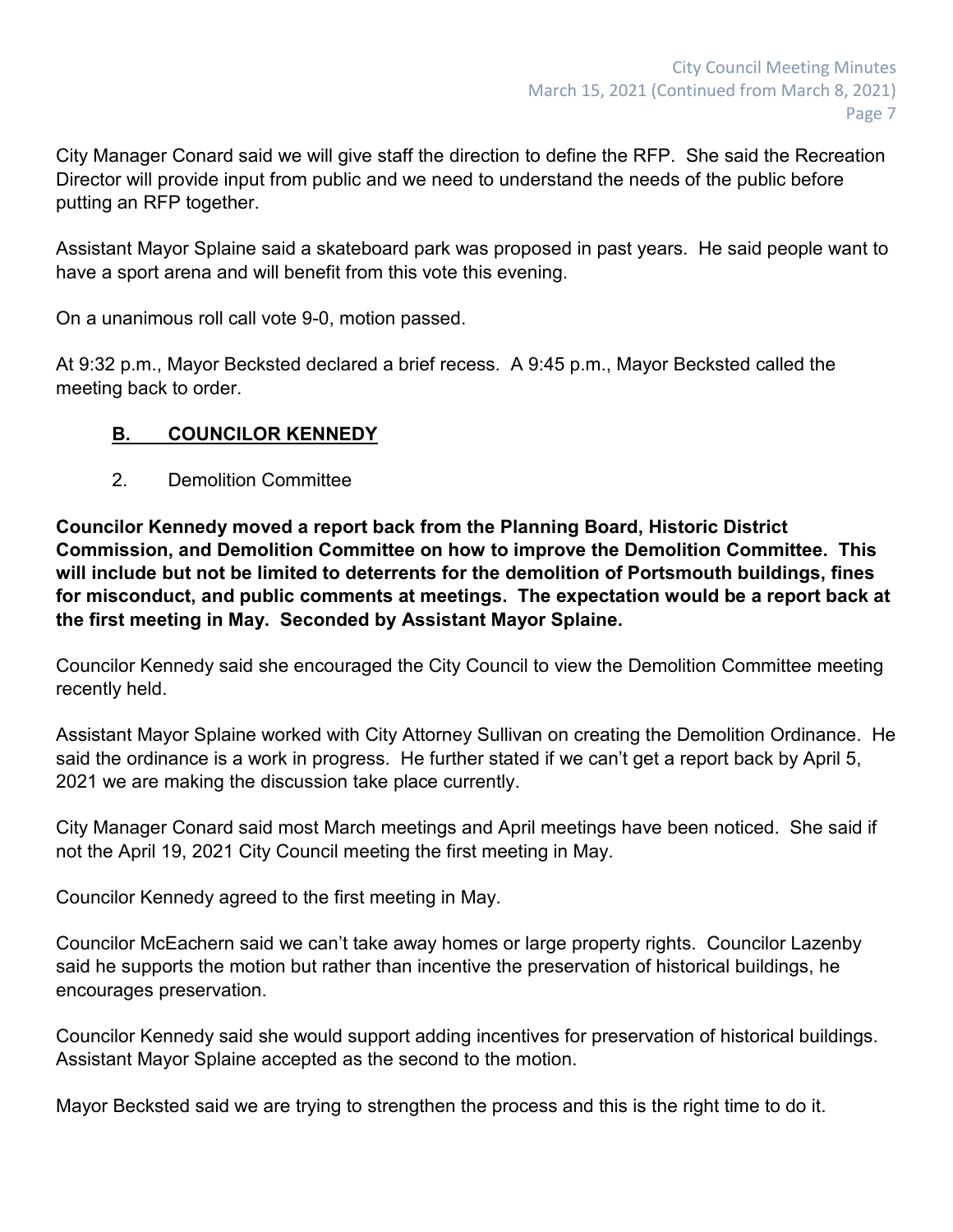**On a unanimous roll call vote 9-0, motion passed as follows: moved a report back from the Planning Board, Historic District Commission, and Demolition Committee on how to improve the Demolition Committee. This will include but not be limited to deterrents for the demolition of Portsmouth buildings, fines for misconduct, and public comments at meetings. Also, incentive for preservation of historical buildings. The expectation would be a report back at the first meeting in May.**

# **C. COUNCILOR KENNEDY & COUNCILOR HUDA**

1. Middle Street Bike Lane

**Councilor Huda moved to make modifications to the Middle Street bike lane from Highland Street to the intersection of Lincoln Avenue and Middle Street. This would be completed by moving the cars back to the curb, adding a flashing cross walk sign and crosswalk, and designate Lincoln Avenue as a safe route to schools bike route. This should be completed by April 15, 2021. Seconded by Councilor Kennedy.**

**Councilor Kennedy moved to amend the motion to include that there will be a study for 6 months in accordance to an email that we received from Mr. Bill Watson with an outcome of at the end of the 6 month period there will be a final discussion and decision between city staff, elected officials, community members and the State Department of Transportation on the final configuration of bike lanes along Middle Street or what other acceptable options will look like. Seconded by Councilor Huda.**

# *Email points provided by Mr. Bill Watson, Department of Transportation:*

*The Department is open to allowing the City of Portsmouth six months to explore alternative solutions to the current implemented solutions. In this six month time frame, the following would be acceptable to occur:*

- o *In the six month interim, the City of Portsmouth is allowed to flip-flop the car parking/bike lane back to its original configuration*
- o *In this six months, City staff (or a consultant) should be reviewing crash and traffic data to be able to compare to previous data collected.*
- o *In this six month period, the City will engage with a consultant to design and hold public meetings to explore and determine if there is a solution that allows for continued safe bicycle route as the original purpose and need of the project.*
- o *At the end of the six month period, there will need to be final discussion and decision between City Staff, Elected Officials and the Department as to what the final configuration of bike lanes along Middle Street (or other acceptable options) will look like.*
- o *If the final decision is that the current configuration is still appropriate, then the lane configuration will need to be flopped back. If another configuration is chosen, then an acceptable timeframe to implement those changes will be agreed to.*
- o *Upon completion of all of these steps, whatever is considered acceptable to the City and State will not require any payback.*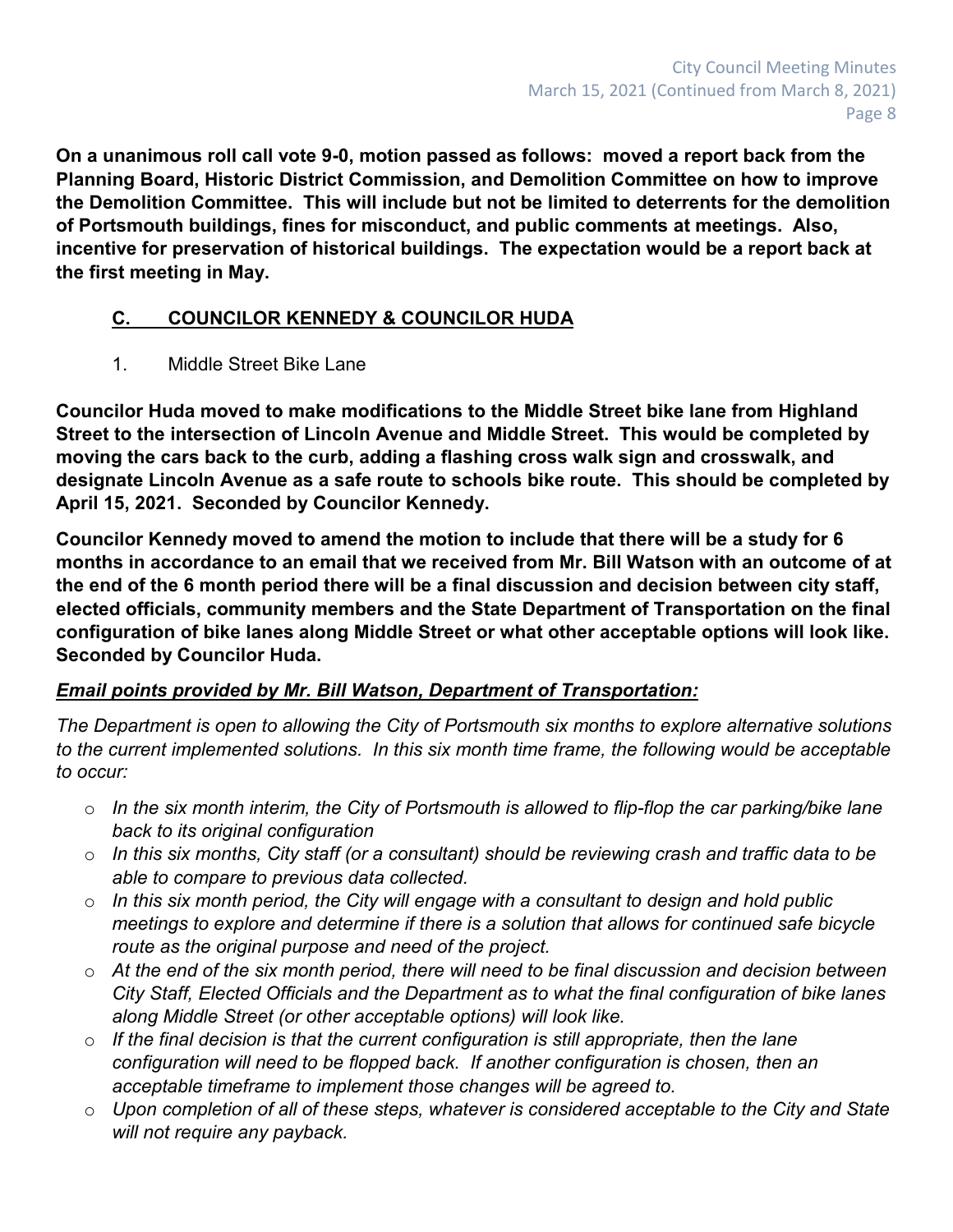Councilor Kennedy said whatever the process we complete the steps we will not have to pay back funds. She said we can flip the cars back to the curb. She further stated she learned that there is a Safe Routes to School was a grant given K-8<sup>th</sup> grade and does not go to an elementary school or Portsmouth Middle School. She thanked City Manager Conard and Mayor Becksted for meeting with Mr. Watson to give us other options.

Councilor McEachern said reading through the email now this would have been more helpful earlier. He said have this available to us we need a more broad discussion on this.

Councilor Tabor said we learned a great deal in a short period of time and the State would support moving the cars for 6 months and that if data is supportive it could continue.

**Councilor Tabor moved to create a citizens task force to work with Planning staff and a traffic consultant to make Middle Street a true multi-modal boulevard that works for everyone and enhances the City and the recommendations would be due in six months. Seconded by Assistant Mayor Splaine.**

Councilor Tabor spoke to the make-up of the task force.

Councilor Lazenby said we have significant relative correspondence. He supports Councilor Tabor and has concerns with Councilor Huda and Councilor Kennedy's motions. He said we need to let them all see the new information. He feels we should table until next Monday and have the email from Mr. Watson be part of the packet.

Assistant Mayor Splaine said no matter what the State tells us that is important to us but more important for the safety involved. He said people will continue to use Middle Street for biking with a protective lane that has cars on one side of the curb and parking for protectiveness is important. He said Councilor Lazenby has a point and we should not vote on this matter this evening. He asked for a recommendation from the City Manager or City Attorney on what the City Council should do.

Mayor Becksted said he spoke with Bill Watson, NH DOT and they understand what are concerns were. He sent the link to March 15<sup>th</sup> meeting last year it was overwhelming that people were affected by the outcome of the lane and we effected their lives and turned things upside down. He said the DOT can do this at no cost to the City. He believes we can do this and wants to put this to rest. He said we need to start back from the beginning and get something that works for everyone.

Councilor McEachern said Mayor Becksted is right the feeling was against the bike lanes. He said all of SABR spoke in defense of the bike lanes. He said the debris in the lanes makes it difficult to travel. He stated he can't vote for something that may be consider less safe. He does not know if tis will solve it. He would like to see the bike lanes approved.

Councilor Huda said she works for all the residents of the City. She said lets go back and look at what the bike lane was supposed to be.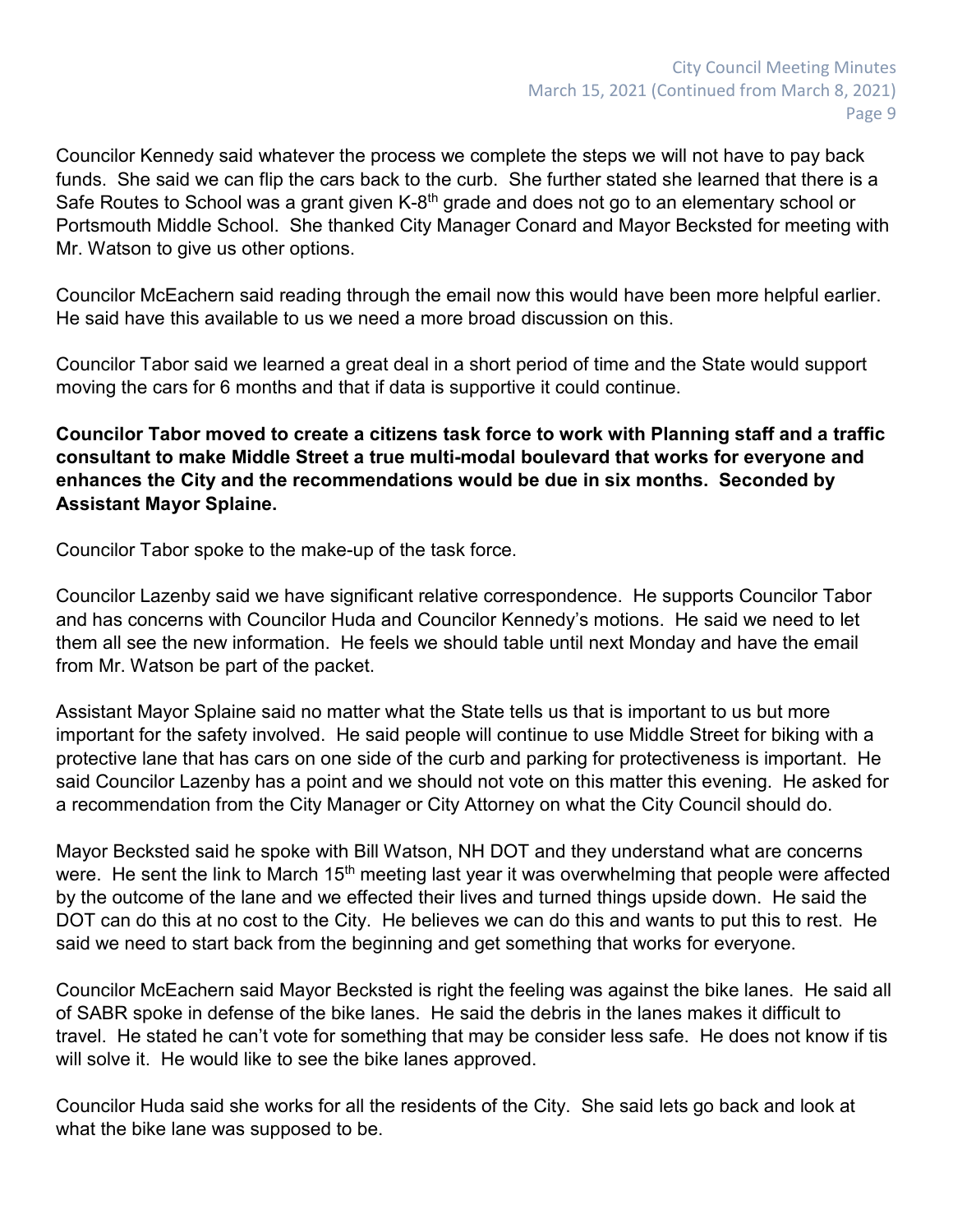Councilor Whelan said he support what Mayor Becksted said. He said he watched the meeting of March 15, 2020. He said we are talking about 19 cars on Middle Street. We are fighting over a protective bike lane for 19 cars and there are other better things to focus on. He said this was a poorly designed project and it is time to move on.

*Councilor Tabor withdrew his motion. Assistant Mayor Splaine withdrew the second to the motion.*

City Manager Conard said we may not be able to get the work for the bike lanes done by April 15<sup>th</sup> but we will do the best we can to get the work completed.

**On a roll call vote 5-4, amendment to the motion passed. Councilors Whelan, Kennedy, Huda, Trace and Mayor Becksted voted in favor. Assistant Mayor Splaine, Councilors McEachern, Lazenby and Tabor voted opposed.**

**On a roll call 5-4, main motion passed as amended. Councilors Whelan, Kennedy, Huda, Trace and Mayor Becksted voted in favor. Assistant Mayor Splaine, Councilors McEachern, Lazenby and Tabor voted opposed.**

**Councilor Kennedy moved to suspend the rules in order to continue the meeting beyond 10:30 p.m. Seconded by Councilor Huda.** 

**On a roll call vote 8-1, motion passed. Assistant Mayor Splaine, Councilors McEachern, Whelan, Kennedy, Huda, Tabor, Trace and Mayor Becksted voted in favor. Councilor Lazenby voted opposed.**

# **D. COUNCILOR HUDA**

1. Capital Improvement Plan & Associated Bonding Process

**Councilor Huda moved that the City Manager provide an update to the bonds issued and authorized un-issued report previously provided that identifies the CIP Projects listed under the description of:**

- *Bi-Annual Street Paving*
- *Bi-Annual Sidewalk Improvements*
- *School Building Improvements*
- *Elementary School Improvements*
- *Citywide Bridges*
- *Citywide Bridge Improvements*
- *Citywide Building Improvements*
- *Annual Waterline Replacements*
- *Annual Sewer Line Replacements*
- *Pumping Station Upgrades*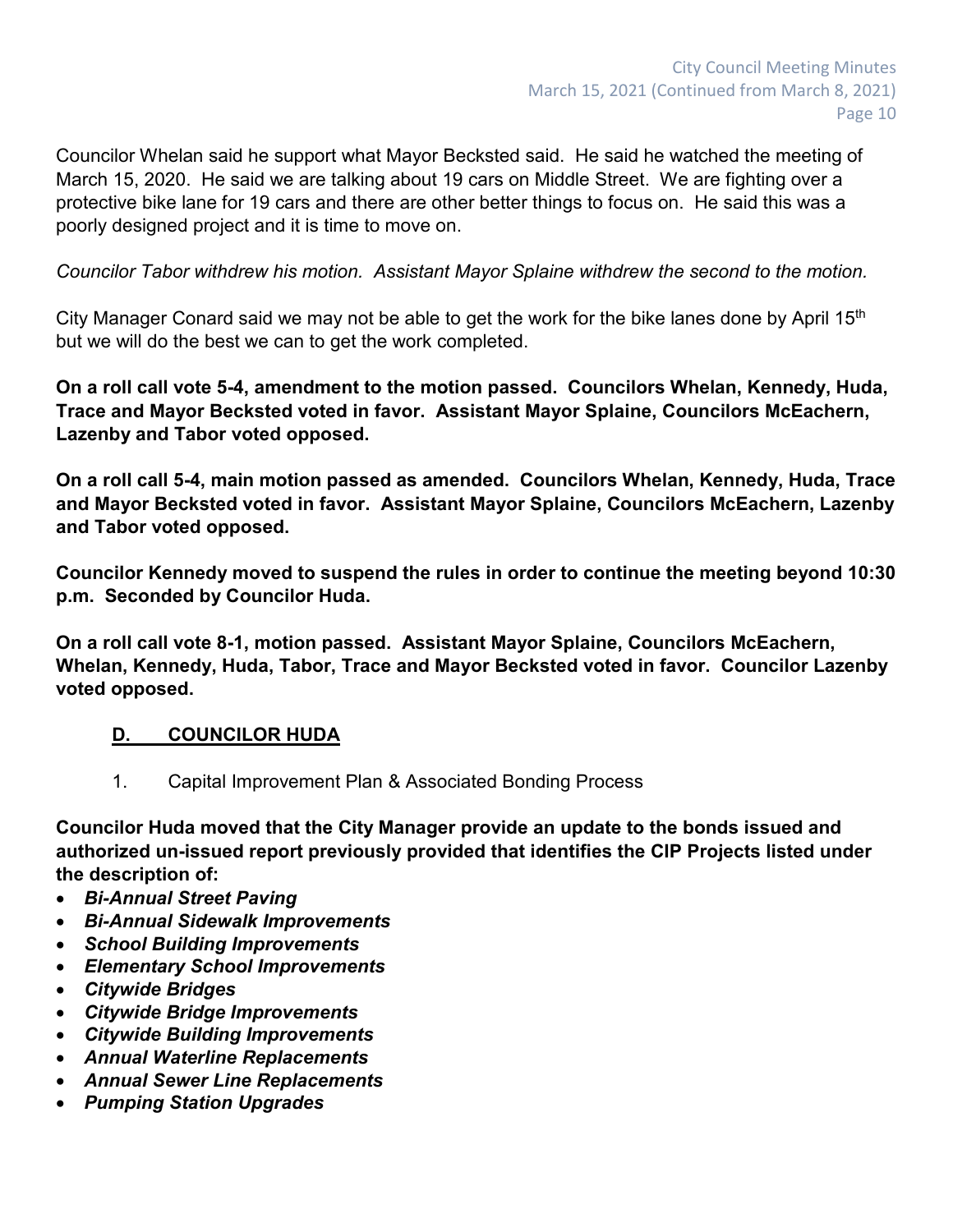*I am requesting this level of transparency to help the residents/taxpayers see the projects that affect their streets, neighborhoods, and schools, which their tax dollars are funding thru the general fund or bonding.*

*Also to bring more transparency to the process by which project construction timing is prioritized or adjusted then funded for the Capital Improvement Plan.*

*These requests are being made in response to taxpayer questions on:*

- *Islington Street Construction*
- *Elwyn Road Sidewalks*
- *Peverly Hill Sidewalks*
- *Sound Barrier Wall Construction Off I-95*
- *Middle Road & Route 33 Safety Updates*
- *Maplewood Bridge Construction*

**Seconded by Councilor Kennedy.**

**On a roll call vote 8-1, motion passed. Assistant Mayor Splaine, Councilors McEachern, Whelan, Kennedy, Huda, Tabor, Trace and Mayor Becksted voted in favor. Councilor Lazenby voted opposed.**

#### **XIV. APPROVAL OF GRANTS/DONATIONS**

A. Donation of Bike Service Station from Seacoast Area Bicycle Riders (SABR)

**Councilor McEachern moved to accept the donation from SABR of a bike service station valued in the amount of approximately \$1,234.00. Seconded by Councilor Tabor.**

**Councilor Huda moved to table for more information on where the station will be placed, who would provide the land, and who would the station belong to. Seconded by Councilor Kennedy.**

City Manager Conard said the station would be located in Market Square, we would not have cost to maintain the station and it would belong to the taxpayers.

Public Works Director Rice said we had a similar station in Market Square and was there for quite some time. He said this would be a great opportunity for residents to use.

Councilor Huda said she would like to receive public input on this matter.

Councilor McEachern said it would not take up too much space and we should not table a grant or donation to the City that is not the message we want to send.

*Councilor Huda withdrew her motion and Councilor Kennedy the second to the motion.*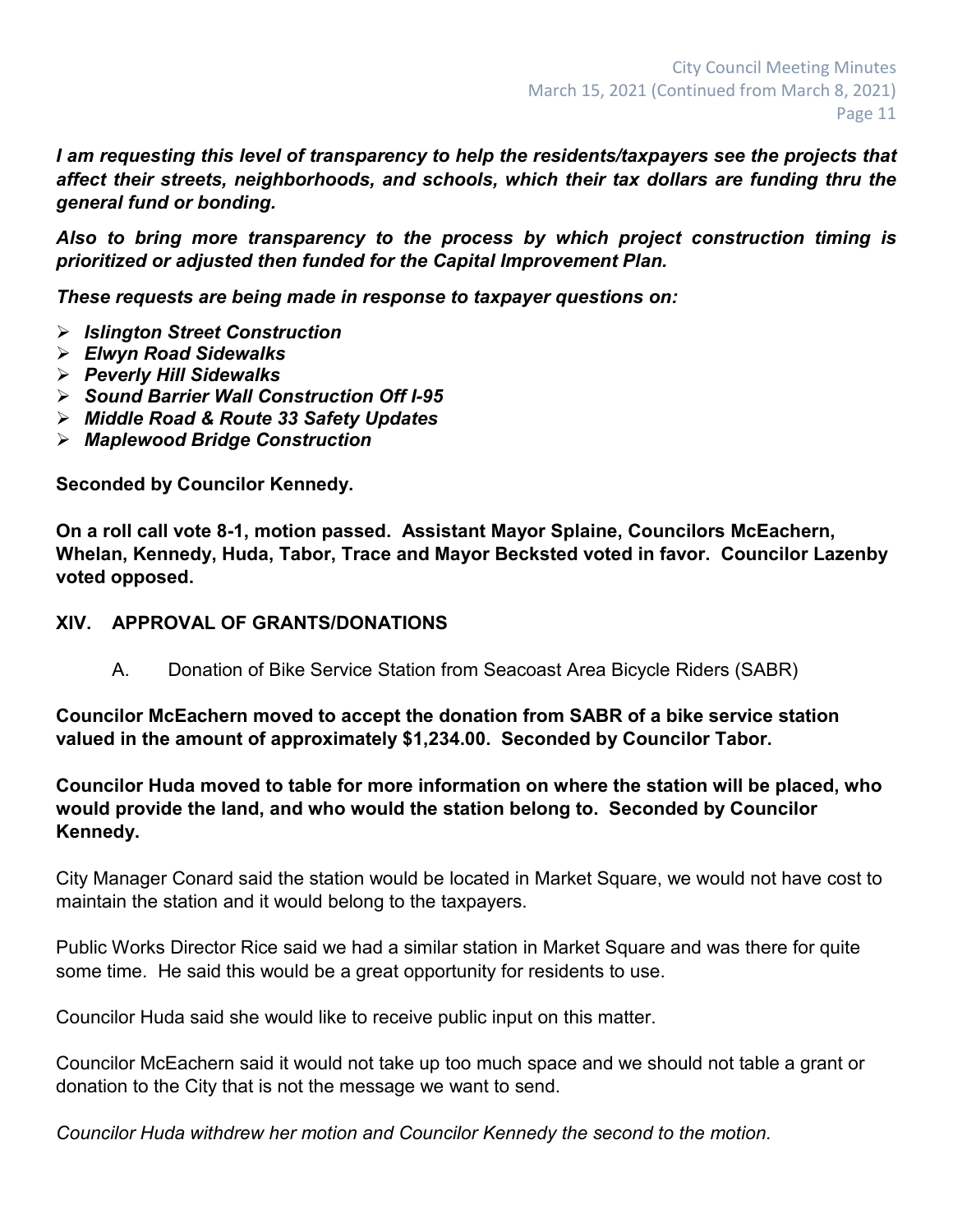On a unanimous roll call vote 9-0, motion passed.

## **XV. CITY MANAGER'S ITEMS WHICH REQUIRE ACTION**

## **A. CITY MANAGER CONARD**

1. Building Permit Fee Waiver for the South Church

City Manager Conard spoke briefly to the request of the South Church to waive the building permit fee for improvements to the building.

## **Councilor Kennedy moved to waive the building permit fee for the South Church, as presented. Seconded by Councilor McEachern.**

Councilor Trace thanked the South Church for replacing the roof in-kind with a slate roof.

## **On a unanimous roll call vote 9-0, motion passed.**

2. Request to Schedule a Work Session Regarding Peirce Island Master Plan

City Manager Conard requested a date be established for the Peirce Island Master Plan work session.

**Councilor Kennedy moved to schedule a Peirce Island Master Plan work session at 6:00 p.m. on April 19, 2021. Seconded by Councilor Trace.**

## **On a unanimous roll call vote 9-0, motion passed.**

3. Request to Schedule Public Hearing for Refunding (Refinancing) a Callable Bond

**Councilor McEachern moved to establish a Special City Council meeting and public hearing on Wednesday, March 24, 2021 at 6:00 p.m. for a Refunding Bond Resolution of up to Seven Million Dollars (\$7,000,000.00), to refund the remaining portion of the aforementioned callable bond and all related costs. Seconded by Assistant Mayor Splaine.**

## **On a unanimous roll call vote 9-0, motion passed.**

4. 46 Maplewood Avenue Revised Public Access Easement

City Manager Conard reported this was a condition of the Conditional Use Permit to allow for an increase in building height.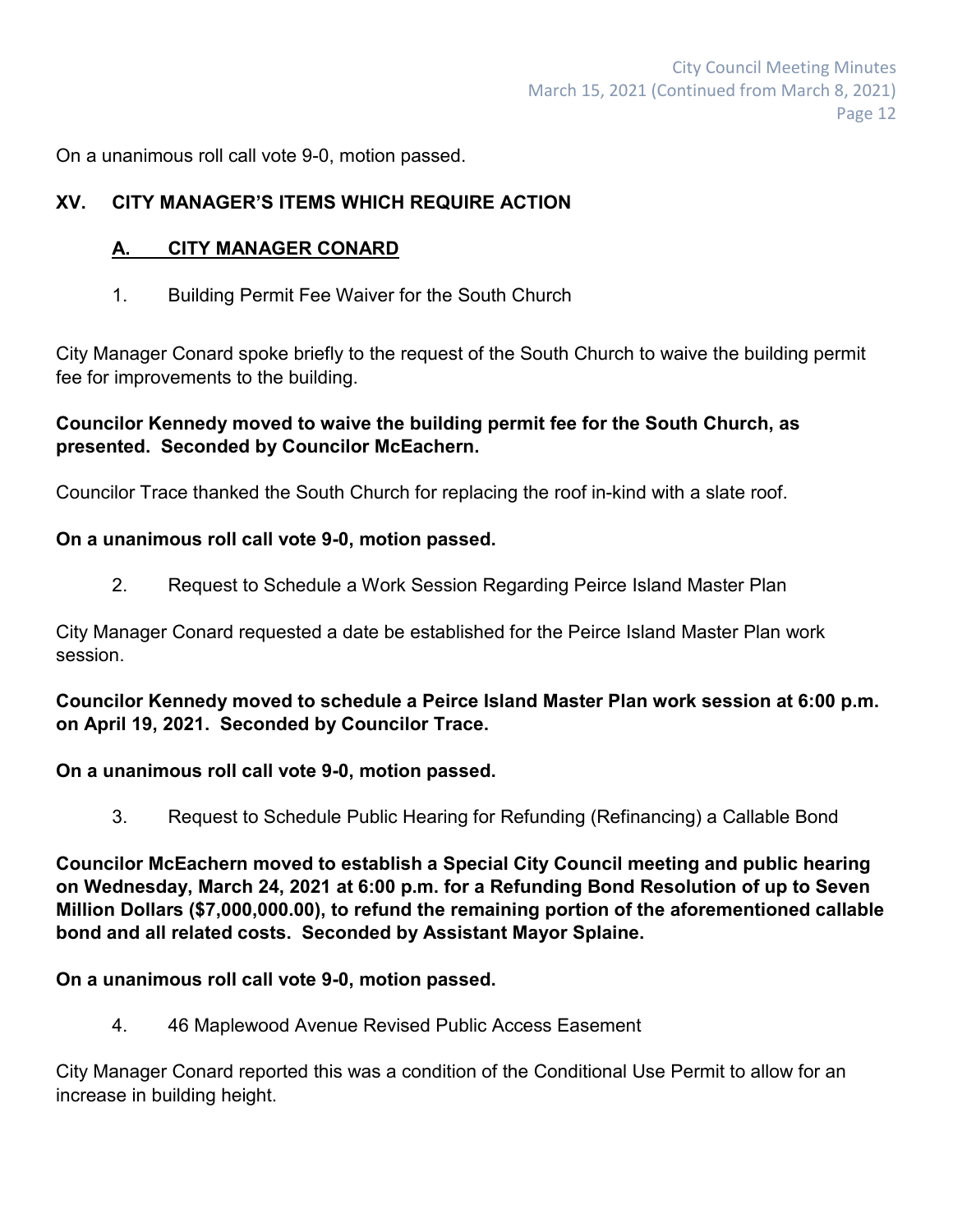**Councilor McEachern moved to grant authority for the City Manager to negotiate, execute, accept and record the pedestrian access easement and partial release of easement with plans and other related documents in a form similar to those attached in the City Manager's comments dated March 4, 2021. Seconded by Assistant Mayor Splaine.**

#### **On a unanimous roll call vote 9-0, motion passed.**

5. 145 Maplewood Avenue Request for Extension of Temporary Construction License

City Manager Conard reported the Council approved temporary construction licenses to encumber the sidewalks and parking spaces on Raynes Avenue, Vaughan Street and Maplewood Avenue through December. She further stated that at the January 11, 2021 Council meeting, the Council granted requests to extend licenses for use of those areas to March 15, 2021. She advised the Council to date, the City has received \$94,006.70 in license fees for use of these areas.

Councilor Huda asked if this would affect the reopening of 3S Art Space. Planning Director Walker stated it would have no impact on 3S Art Space.

## **Councilor McEachern moved that the City Manager be authorized to execute and accept the temporary construction license regarding 145 Maplewood Avenue as submitted. Seconded by Assistant Mayor Splaine.**

#### **On a unanimous roll call 9-0, motion passed.**

6. Proposed Longmeadow Road Extension Project

City Manager Conard reported on the study on the extension to facilitate traffic on Lang Road and Route 1. She spoke to the relocating of a drainage easement from Lot 1, which would have contained a retention pond, to the adjacent Lot 1-1. She stated a retention pond will no longer be a part of this project, and runoff from the road will drain through the adjacent drainage easement maintained by the State of New Hampshire. She spoke to the eight separate conveyances from Service Federal Credit Union and the need to authorize her to negotiate, execute, deliver and record deeds and easements.

**Councilor McEachern moved that the City Manager be authorized to negotiate, execute, deliver and record deeds and easements in a form substantially similar to those attached in the City Manager's memorandum dated March 4, 2021 to complete the extension of Longmeadow Road. Seconded by Assistant Mayor Splaine.**

**On a unanimous roll call vote 9-0, motion passed.**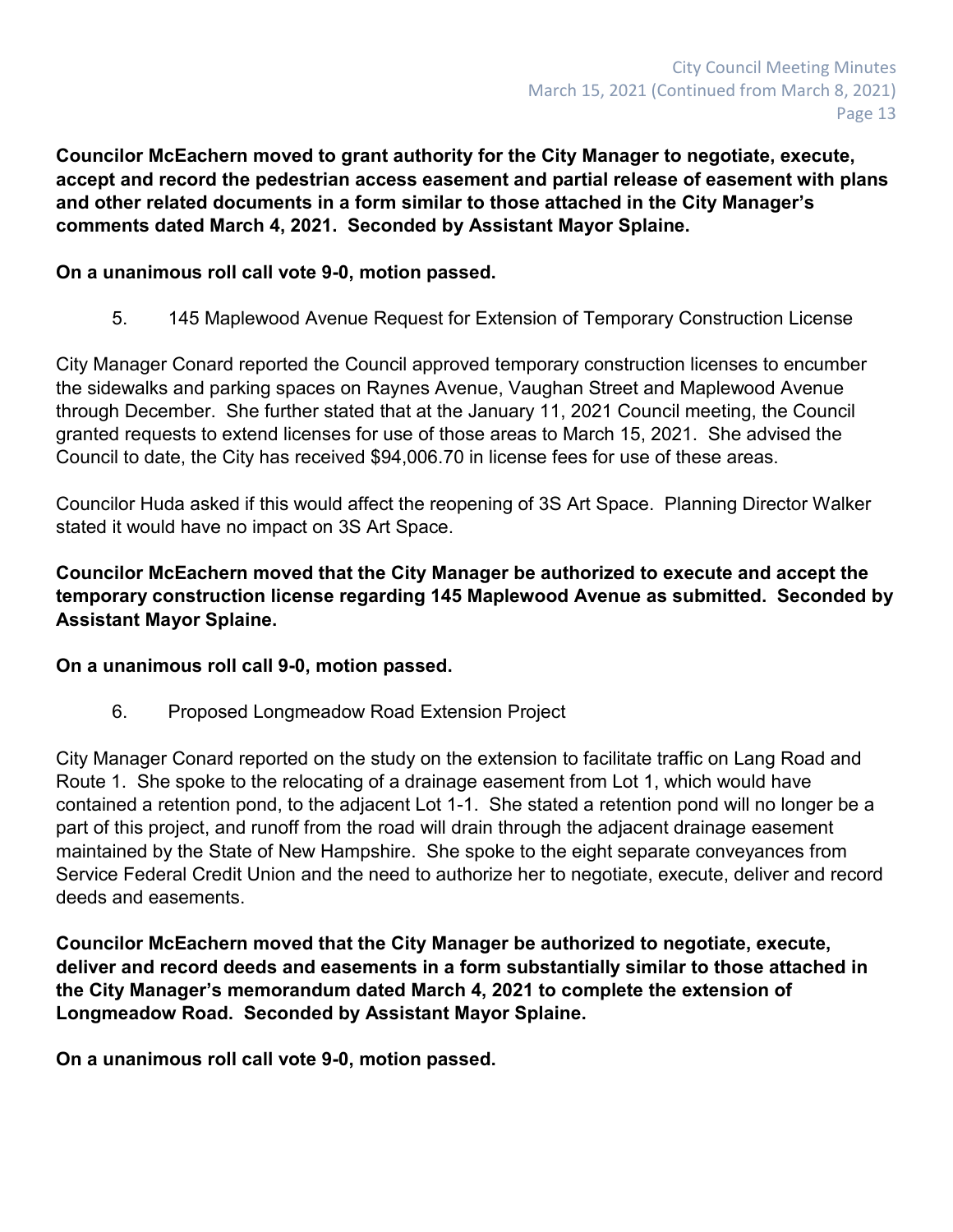7. Patricia Drive Release of City Interest and Renaming of Private Road

City Manager Conard reported this is part of a proposed subdivision plan and the road will be improved for access to the parcels. She advised the City Council the Planning Board has granted subdivision approval and recommended approval of renaming the road Hemlock Way.

**Councilor McEachern moved to approve the conveyance by release deed of ownership of 7,860 square feet of roadway as shown on the Plan labeled "Proposed Subdivision Plan: Tax Map 283 Lot 11" dated February 10, 2021, and to approve renaming the private road to Hemlock Way. Seconded by Assistant Mayor Splaine.**

**On a unanimous roll call vote 9-0, motion passed.**

## **XVI. CONSENT AGENDA**

A. Request for License to Install a Projecting Sign for owner Melissa Pitcher, Max Charles, LLC for property located at 168 Fleet Street *(Anticipated action - move to approve the aforementioned Projecting Sign Licenses as recommended by the Planning Director, and further, authorize the City Manager to execute the License Agreement for this request)*

# *Planning Director's Stipulations*

- *The license shall be approved by the Legal Department as to content and form;*
- *Any removal or relocation of projecting sign, for any reason, shall be done at no cost to the City; and*
- *Any disturbance of a sidewalk, street or other public infrastructure resulting from the installation, relocation or removal of the projecting sign, for any reason shall be restored at no cost to the City and shall be subject to review and acceptance by the Department of Public Works*
- B. Letter from Fred Petrone, I Got Bridged, requesting permission to hold a Walk-A-Thon for the charity "I GOT BRIDGED" on Sunday, September 26, 2021 or Sunday, October 3, 2021 at 10:00 a.m. *(Anticipated action – move to refer to the City Manager with Authority to Act)*
- C. Letter from Barbara Massar, Pro Portsmouth, Inc., updated programming events:
	- Children's Day Sunday, May 2, 2021; cancelled
	- 44<sup>th</sup> Annual Market Square Day Festival & 10k Road Race Saturday, June 12, 2021; re-scheduled to Saturday, September 18, 2021
	- 18<sup>th</sup> Annual Summer in the Street Originally planned for Saturday evenings July 10th, 17th, 24th and 31st; TBD

*(Anticipated action – move to refer to the City Manager with Authority to Act)*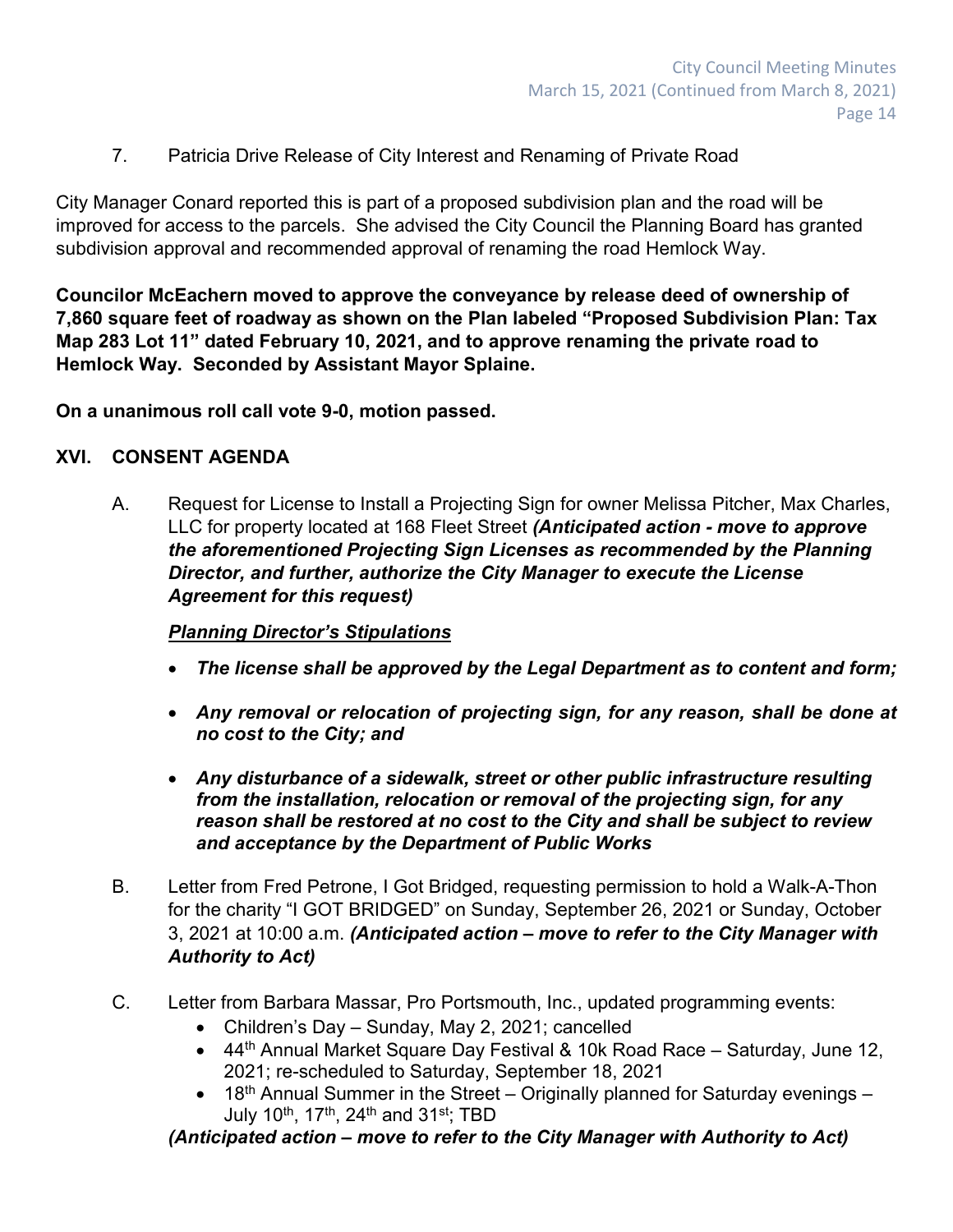**Councilor Kennedy moved to adopt the Consent Agenda and refer to City Manager with Authority to Act. Seconded by Councilor Whelan.**

**On a unanimous roll call vote 9-0, motion passed.**

## **XVII. PRESENTATIONS & CONSIDERATION OF WRITTEN COMMUNICATIONS & PETITIONS**

A. Email Correspondence

**Councilor Kennedy moved to accept and place on file. Seconded by Councilor Huda.**

**On a unanimous roll call vote 9-0, motion passed.**

## **XVIII. CITY MANAGER'S INFORMATIONAL ITEMS**

2. Report Back on Proposed Modifications to the Middle Street Bike Lanes

**Councilor Lazenby moved to implement the recommendations from Toole Design along with changes to Middle Street up to the amount of \$1,400.00 that the City said it would cost. Seconded by Assistant Mayor Splaine.**

Councilor Kennedy said the 6 month plan is to look at the plan. She said she would vote no until the 6 months are up and then there might be changes to the plan.

Councilor McEachern said part of the plan that are not obsolete we should move forward with make the bike lanes safer.

Councilor Huda said she does not want to change anything at this time.

**On a roll call vote 4-5, motion** *failed* **to pass. Assistant Mayor Splaine, Councilors McEachern, Lazenby and Tabor voted in favor. Councilors Whelan, Kennedy, Huda, Trace and Mayor Becksted voted opposed.**

#### **XIX. MISCELLANEOUS BUSINESS INCLUDING BUSINESS REMAINING UNFINISHED AT PREVIOUS MEETING**

**Councilor Kennedy moved to hold the first meeting of the City Council in April back into the Council Chambers. Seconded by Councilor Huda.**

Councilor Kennedy said it is time to move back into the Chambers.

Councilor Trace said we have a City Council of all different ages and she does not feel comfortable moving back into the Chambers without having the vaccine.